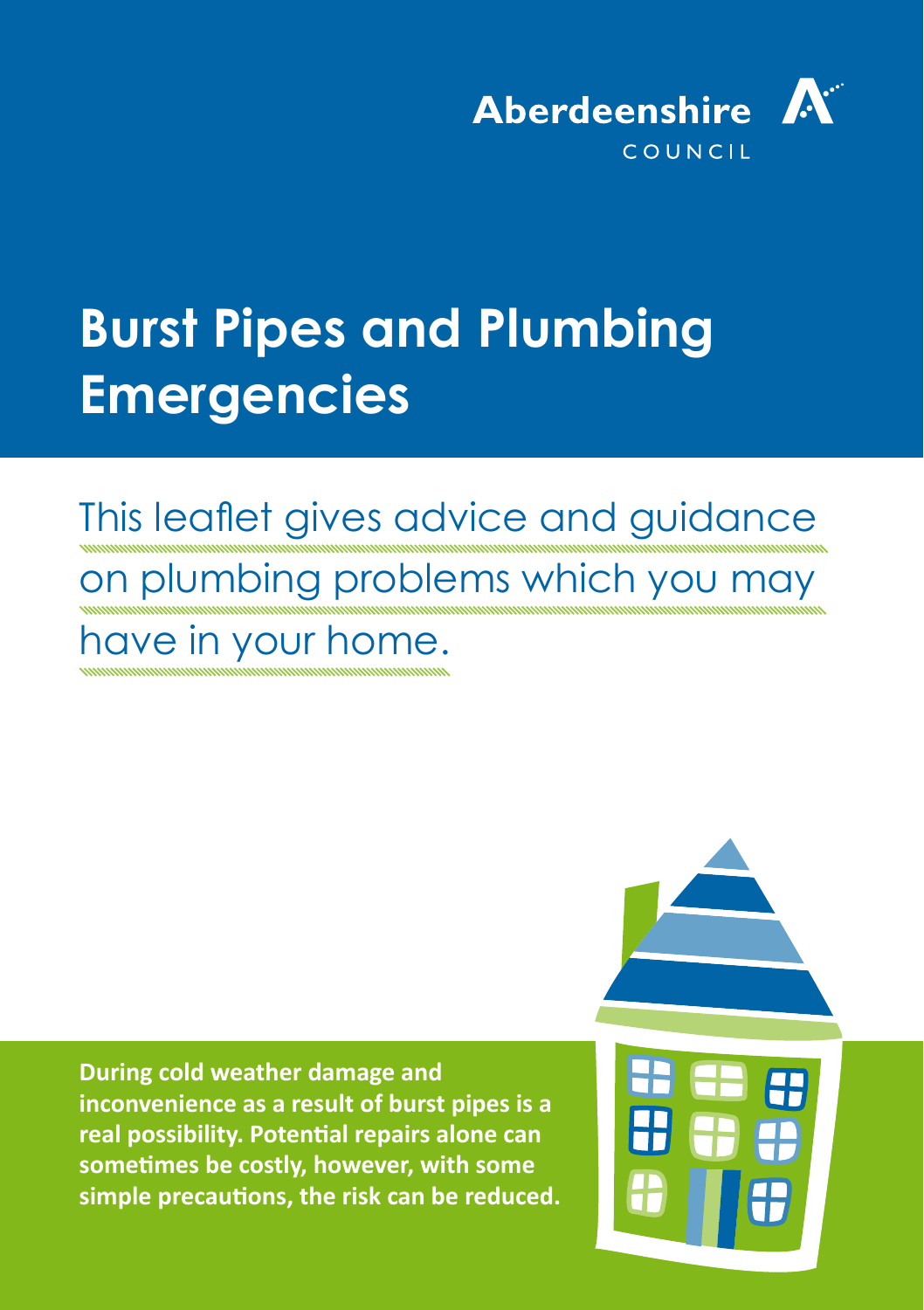### Precautions you should take

- Try and avoid frozen pipes by keeping your home reasonably warm during the day and at night. In very cold weather, keep the heating on during the night at a low temperature
- If you have exposed pipes make sure that they are adequately lagged.
- If you experience exceptionally low temperatures at any time it is a good idea to open the hatch in the roof space if you have one Although this may add slightly to your heating bills, it will give additional protection to your water tank and pipes in the roof space
- Get to know your heating controls. Central heating thermostats and time switches can be complicated. Get advice from a heating engineer or energy advisor if necessary
- Make sure that your central heating system is serviced regularly to ensure that is working in a safe and efficient manner.
- Find your stopcock. This is the valve that turns off the main water supply. Find it now rather than look for it after problems occur. It is commonly found in the kitchen near the sink.
- Keep torches (and any batteries) to hand in case lighting fails or you need to switch off power
- Keep important emergency numbers close to hand – for example a 24-hour plumber

• Check your buildings and contents insurance details so you know what cover you have, for example, home emergency cover.

### When you're at home

• If you have central heating, use the thermostat to keep the temperature comfortable. In cold weather, a good daytime setting is between 18°C and 21°C. If it is freezing outside, set the heating to stay on continuously but turn the thermostat lower for the night. Remember, the higher the thermostat the more fuel you use.

### When You Are Away

- If you are away for a few days in cold weather and you've got central heating, leave the heating on continuously at a low setting (normally 6°C). This will stop your pipes freezing without costing too much.
- If you haven't got central heating, turn the water off at the stopcock and drain off all the cold water. Then turn off the immersion heater. If you have a solid fuel boiler, let the fire die out and drain off all the hot water.
- Leave a key with a friend or neighbour in case of emergency.

### What do I do if I have a burst pipe?

If pipes within your home burst you should take the following action: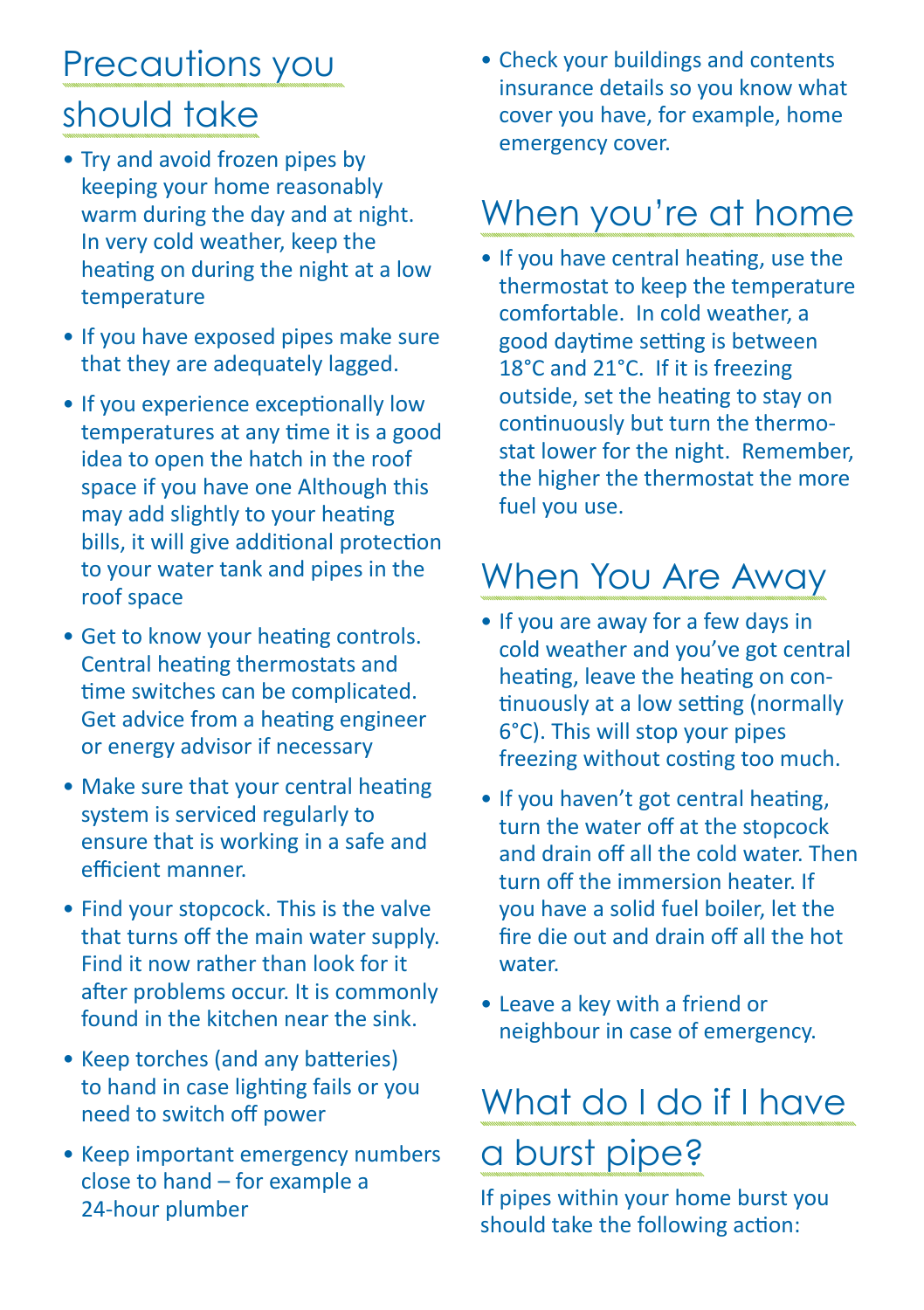- Turn off the mains stopcock at once – it is often located under the sink in the kitchen
- Switch off electricity at the mains. Ensure that the supply is inspected and tested by an electrician before the power is turned back on. For a list of electrical contractors see **[www.select.org.uk](http://www.select.org.uk)**
- Switch off any water heater
- Turn off the central heating system
- Let any solid fuel fire die down
- Open all taps to drain your system but remember to collect water in your bath for washing and flushing the toilet
- Warn any neighbours who may suffer damage.

### Blocked toilets

**The best thing you can do to stop the pipes in your toilet getting blocked is to watch what you put down it.**

This means that you should not put anything large like sanitary towels, baby wipes or nappies down it. Put them in the bin. Toilets should not get blocked under normal circumstances because of the way they are designed to work.

#### **If your toilet becomes blocked do not use it.**

Don't keep flushing to try and clear it. This could cause it to overflow and flood the bathroom.

To clear a blockage try the following:

• Firstly put on suitable protective gloves

- Pour a bucket of warm water from above into the toilet bowl
- Place a large plunger in the pan and pump a few times to try to clear the blockage.

If this doesn't work we advise that you call a reputable plumber to attend.

### Blocked Sinks

To help prevent blockages do not pour fats and grease down the kitchen sink. Clean waste pipes with hot water at least once a month.

To clear a blockage:

- Firstly put on suitable protective gloves.
- Remove all the water from the sink.
- Hold a rag tightly over the overflow opening and place a plunger over the drain hole.
- Pump the plunger up and down rapidly to clear the blockage.

## If using a plunger fails to clear the blockage

Sinks usually have a removable trap under them. If you think your pipe is blocked at the water trap and would like to try and clear the blockage then:

- Put the plug in the sink and put a bucket under the trap.
- Unscrew the trap and clean it out.
- Replace the trap and flush the whole system through with hot water.